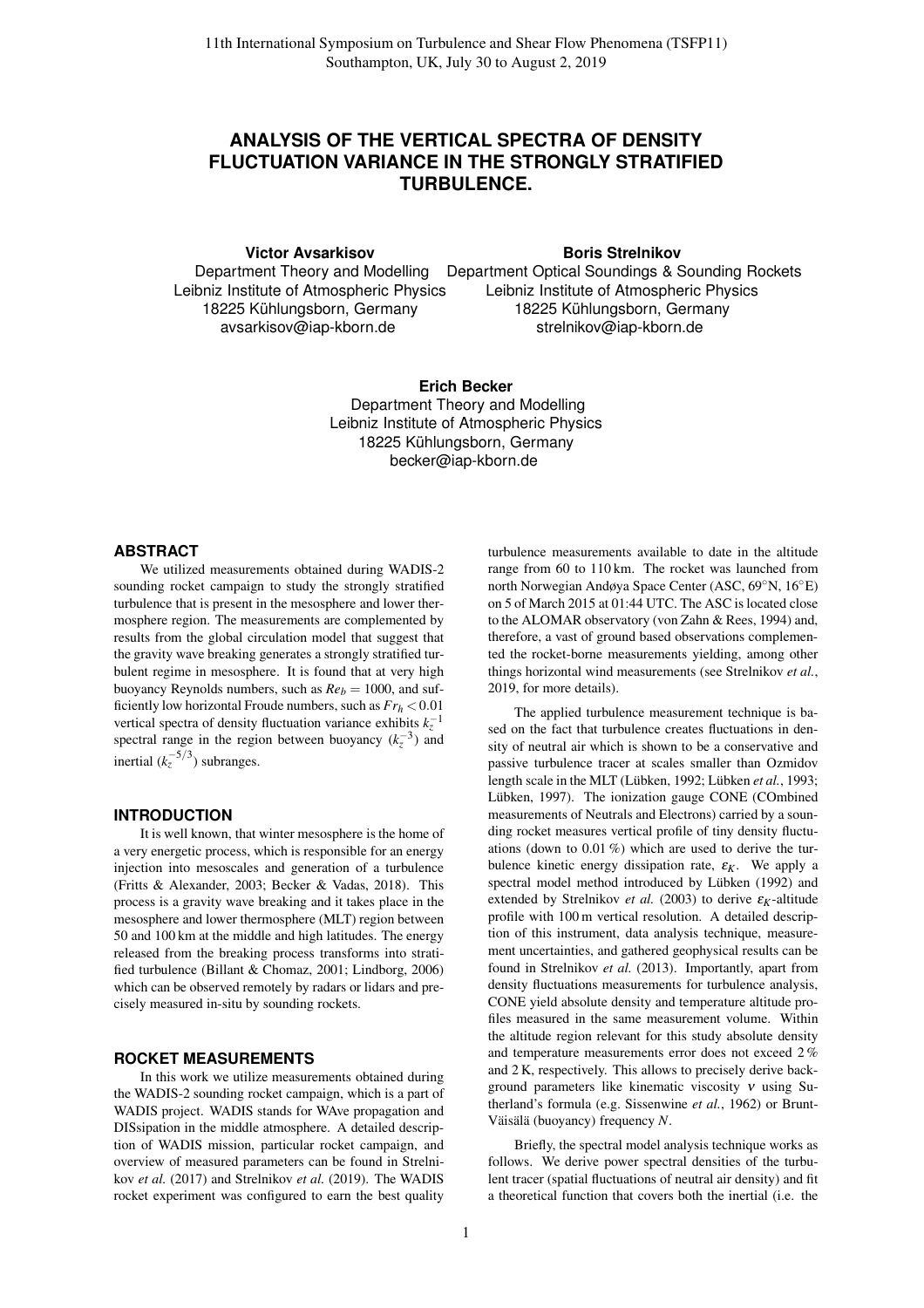Table 1. Summary of measurements obtained during the WADIS-2 rocket campaign. Here  $Re_b = \varepsilon_K / vN^2$ ;  $Fr_h = \varepsilon_K / N U_h^2$ ;  $L_o = \sqrt{\varepsilon_K/N^3}$  and  $L_b = U_h/N$ , where  $\varepsilon_K$  is the turbulent kinetic energy dissipation rate, v is the kinematic viscosity, *N* is the buoyancy frequency and *U<sup>h</sup>* is the horizontal root-mean-square of the velocity fluctuation.

| Case        | Re <sub>b</sub> | $Fr_h$ |                                                                                                 |  | $\varepsilon_K$ $(m^2/s^3)$ $L_o(m)$ $L_h(m)$ $N(1/s)$ Altitude range $(km)$ |
|-------------|-----------------|--------|-------------------------------------------------------------------------------------------------|--|------------------------------------------------------------------------------|
| <b>RE10</b> |                 |        | 10.0 $1.6 \times 10^{-4}$ $8.7 \times 10^{-4} \pm 21\%$ 11.7 1058.4 $1.9 \times 10^{-2}$        |  | $69.3 - 69.6$                                                                |
| RE100       |                 |        | 102.2 $5.9 \times 10^{-4}$ $1.3 \times 10^{-2} \pm 41\%$ 42.3 $1752.5$ $1.9 \times 10^{-2}$     |  | $70.7 - 70.9$                                                                |
|             |                 |        | RE500 501.1 $1.2 \times 10^{-3}$ $3.7 \times 10^{-2} \pm 29\%$ 64.5 1883.2 $2.1 \times 10^{-2}$ |  | $66.8 - 66.9$                                                                |
|             |                 |        | RE1000 998.4 $7.6 \times 10^{-3}$ $6.6 \times 10^{-2} \pm 33\%$ 81.7 935.4 $2.1 \times 10^{-2}$ |  | $65.4 - 65.5$                                                                |

 $k_z^{-5/3}$  slope) and the viscous part (i.e. the steeper part towards higher  $k_z$ ) of the spectrum. The break in the spectrum is given by  $\varepsilon_K$  and v only (v is the kinematic viscosity derived from simultaneously measured background densities and temperatures) and is used to unambiguously derive  $\varepsilon_K$ . The length scale where this break occurs is called the inner scale and is related to the Kolmogorov scale (e.g., Lübken, 1992). Typical values of the inner scale measured in MLT are in the range from 10 to 50 m (e.g., Lübken *et al.*, 2002). The instrument is moved through the MLT region with a speed of ∼1000 m/s. The measured data is sampled with frequency of 3.3 kHz which results in a theoretical altitude resolution of approximately 30 cm. The effective, i.e. actual resolution of the measured spectra is rather limited by a noise-floor of the instrument and for strong to weak turbulence is between 1 and 10 m. Note, that the spectral model technique used to derive  $\varepsilon_K$  does not utilize the absolute value of density fluctuations, i.e. their variance, but only the frequency (or *k*) dependence of the measured spectra.

The WADIS-2 rocket campaign utilized both the insitu and ground-based measurement techniques to study the small-scale fluctuations in different quantities, including density, temperature, as well as horizontal mean and rootmean-square velocity fluctuations.

Horizontal wind velocities were measured both by AL-OMAR RMR (von Zahn *et al.*, 2000; Baumgarten, 2010) and Na Weber lidars She *et al.* (2002); Arnold & She (2003) to cover altitude range from 20 km to ∼105 km. Limited spatial resolution of the horizontal wind measurements (∼150 m) by the ground-based lidars only allows to characterize the background atmosphere and is not sufficient to derive energy dissipation rate  $\varepsilon_K$  (see Baumgarten, 2010; Lübken *et al.*, 2016; Strelnikov *et al.*, 2019, for details). Besides this, in order to obtain a reasonable signal-to-noise ratio (SNR), horizontal root-mean-square velocity fluctuation measurements must be averaged over at least 15 min. Another source of uncertainty in velocity fluctuations data for our study is that they were conducted not exactly in the same measurement volume as the rocket soundings. Taking into account absolute horizontal wind speeds of ∼50– 100 ms−<sup>1</sup> at MLT altitudes, it is well justified that these data adequately represent mean state of the background atmosphere during the rocket experiment (see Strelnikov *et al.*, 2019, for experiment and data description in more detail).

## **VERTICAL SPECTRA OF DENSITY FLUCTU-ATION VARIANCE**

Stratified turbulence generated by the GW breaking process can be found in different states at different altitu-



Figure 1. Vertical spectra  $PSD(k_z)$  versus  $k_z/k_b$ , where  $k_b = L_b^{-1}$ . Buoyancy Reynolds number grows from  $Re_b =$ 10 (top) to  $Re_b = 1000$  (bottom). Circle straight lines correspond to  $N^2 k_z^{-3}$  range of stratified turbulence.

des in the winter MLT region. At altitudes above 80 km the stratified shear flow instabilities arise when the Miles-Howard criterion for stability is violated (Miles, 1961; Howard, 1961). This gives rise to the development of Kelvin-Helmholtz instabilities (KHI). However, when stratification is strong and the thickness of the layer of inflectional shear (buoyancy scale  $L_b$ ) is much larger than the thickness of any passive scalar (outer scale of isotropic turbulence or Ozmidov scale  $L<sub>o</sub>$ ) in the stable density gradient, we can observe bifurcation of the KHI into the Holmboe wave instability (HWI) (Holmboe, 1962; Peltier, 2003). Most energetic regimes of the latter type of turbulence in terms of buoyancy Reynolds number with strong stratification (in terms of horizontal Froude number) have been found in the region between 55 km and 70 km. Examples of this type of stratified turbulence are listed in the Table 1 (cases from RE10 through RE1000). This regime is called strongly stratified turbulence (SST) (Billant & Chomaz, 2001; Lindborg, 2006; Davidson, 2013) or layered anisotropic stratified turbulence (LAST) (Falder *et al.*, 2016; Lucas *et al.*, 2017). The latter name of this regime indicates the presence of the well-mixed layers with sharp density interfaces, which are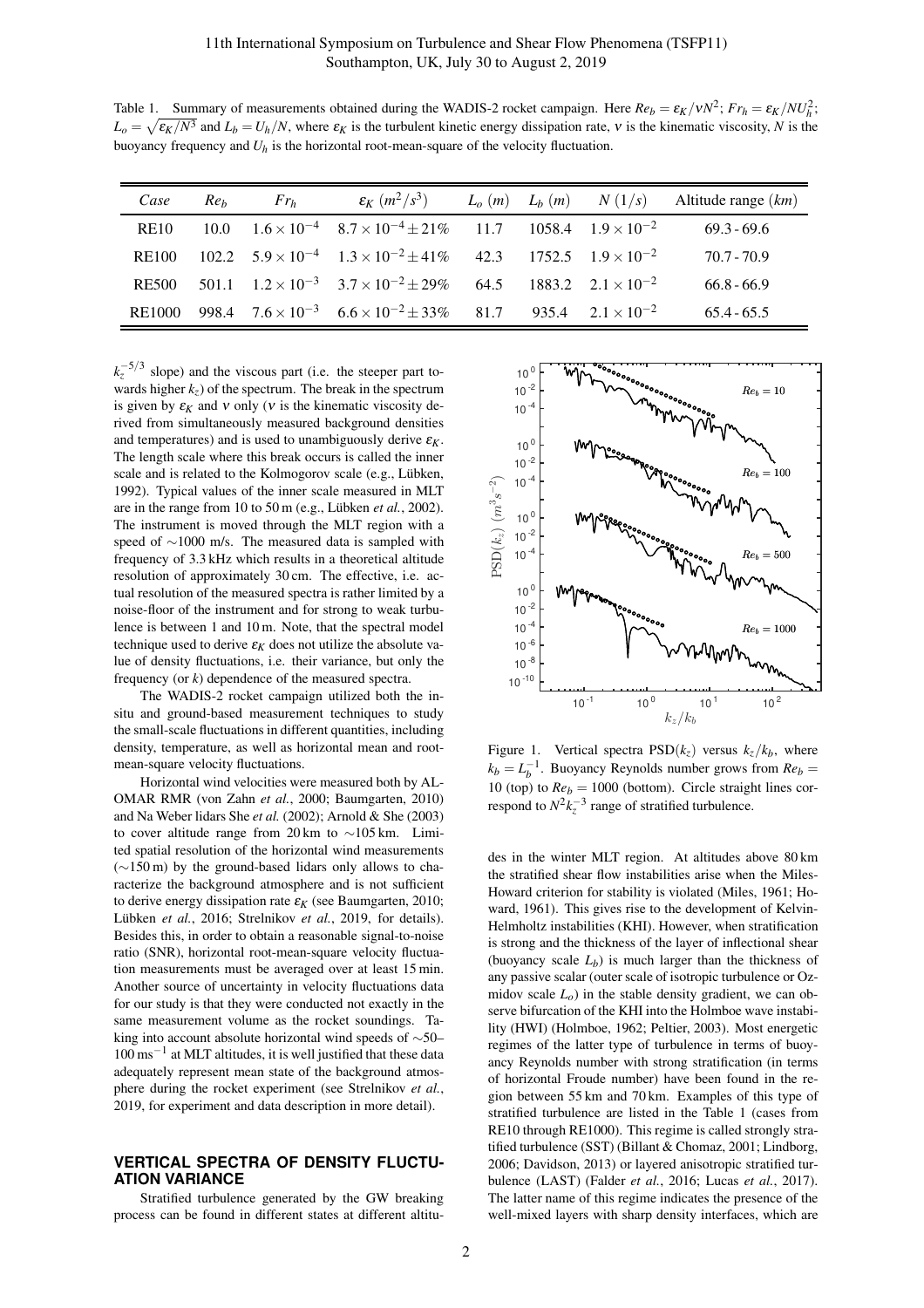

Figure 2. (*a*) Nine months cycle of *Fr<sup>h</sup>* (shown in colors) and *Re<sup>b</sup>* (shown in contours) obtained from KMCM at latitude of ASC (69°N). (*b*) Nine months cycle of  $L_0 = \sqrt{\epsilon_K/N^3}$  (shown in colors) and  $L_b = U_h/N$  (shown in contours)

also known as the pancake vortices. Routes to the spontaneous layering in strongly stratified regime are still an important subject of investigation and they include gravity wave breaking, intrusions from a density currents and shear flow instabilities (Thorpe, 2016).

Figure 1 shows the power spectral density (PSD) of density fluctuation variance versus vertical wavenumber scaled with  $k_b$ , where  $k_b = 1/L_b$  and  $L_b = U_h/N$  is the buoyancy scale and  $U_h$  is the horizontal rms velocity fluctuation. The buoyancy Reynolds number  $Re_b = \varepsilon_K/(\nu N^2)$  increases from top to the bottom from ten to one thousand (for more detail, see Table 1).

As it can be seen from figure 1 at low *Re<sup>b</sup>* and horizontal Froude number  $Fr_h = \varepsilon_K / (NU_h^2)$  we see a  $k_z^{-3}$  region that spans almost for two decades. This region is characterized by gravity waves and turbulent pancake structures and is called stratified buoyancy spectrum range. As the *Re*<sub>*b*</sub> and *Fr*<sub>*h*</sub> increase to *Re*<sub>*b*</sub> = 100 and *Fr*<sub>*h*</sub> = 5.9 × 10<sup>-4</sup>, respectively, the buoyancy range becomes narrower while inertial range broadens. At larger buoyancy Reynolds numbers ( $Re_b = 500$ )  $k_z^{-3}$  range becomes narrower as  $Fr_h$  further increases in size. The narrowest  $k_z^{-3}$  range (if such even exist) was found in the RE1000 case, as it shrinks to half decade.

## **RESULTS FROM THE GENERAL CIRCULA-TION MODEL (GCM)**

Apart from the in-situ sounding rocket measurements in the present analysis we employ a gravity wave resolving GCM. The Kühlungsborn Mechanistic general Circulation Model (KMCM) is a free-running atmospheric GCM which spans from the Earth surface up to the lower thermosphere (135 km) (Becker & Vadas, 2018). The model employs a standard dynamical spectral core in streamwise and spanwise (horizontal) directions and a staggered vertical grid as

it was initially proposed by (Simmons & Burridge, 1981). The horizontal grid space resolution is 55 km, while vertical is ∼600 m between the surface and ∼100 km. The model also has an enhanced orography, which allows to avoid parametrization of orographic gravity waves. Modelling of all subgrid-scale processes in the KMCM fulfill the energy conservation law. For unresolved dynamical scales a Smagorinsky's diffusion parametrization scheme is employed for both horizontal and vertical diffusion (Becker & Burkhardt, 2007). In the current version of the model we couple the resolved flow with the sub-grid scale scheme by means of hard interfacing strategy (Fröhlich & von Terzi, 2008), which uses prescribed horizontal and vertical mixing lengths.

In order to check if KMCM provides us with similar stratified turbulence regime as it is presented in Table 1, we simulated certain non-dimensional parameters such as  $Re_b$ ,  $Fr_h$  and length scales  $L_b$  and  $L_o$ . Results of the numerical simulation are shown on figure 2. As it can be taken from figure 2 (*a*) horizontal Froude number is below critical value of  $Fr_h = 0.02$  proposed in Lindborg (2006). KMCM correctly simulates an increase of the *Re<sup>b</sup>* in the region between 55 km and 70 km in winter months. This increase of the stratified turbulence in mesosphere is associated with a very intensive gravity wave breaking process that takes place in the mesosphere in winter months (Avsarkisov *et al.*, 2019; Becker & Vadas, 2018). Both parameters shown on figure 2 (*a*), *Fr<sup>h</sup>* and *Re<sup>b</sup>* that define the strength of the strongly stratified regime, nicely fit to experimental measurements from the WADIS-2 sounding rocket campaign. Figure 2 (*b*) suggests that length scales listed in table 1 are very similar to the length scales simulated with KMCM. Figure 2 (*b*) also indicates that there is a certain correlation between the buoyancy and Ozmidov scales and that with increase of the buoyancy Reynolds number up to  $Re_b = 1000$  the ratio  $L_b/L_o$  becomes very close to ten.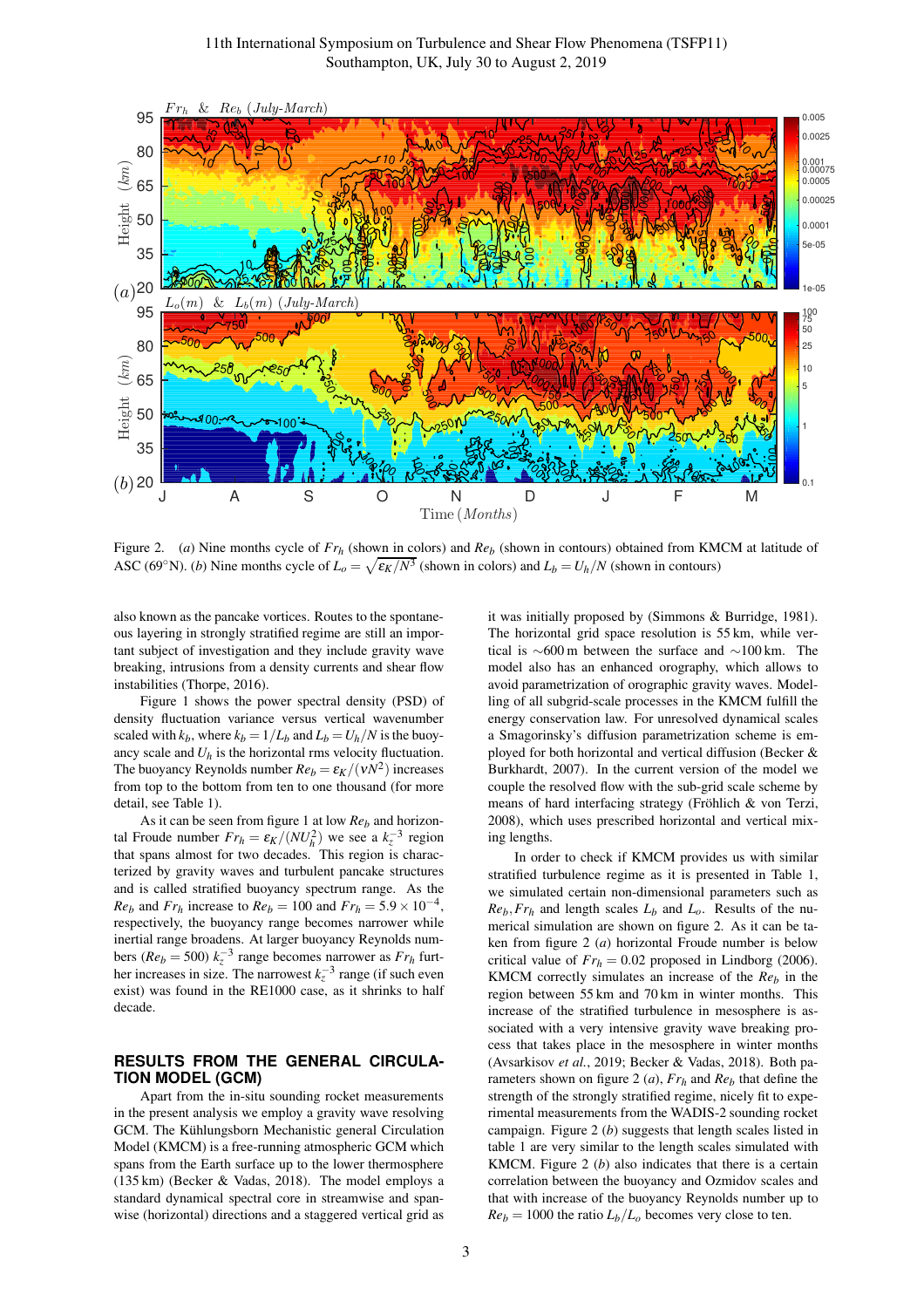

Figure 3. Vertical spectra of density fluctuation variance for RE1000 case. (*a*) Non-compensated form. (*b*) Compensated vertical spectra  $PSD(k_z)N\epsilon_K^{-1}k_z$  versus  $k_z/k_b$ , where  $k_b = L_b^{-1}$ . Circle straight lines correspond to  $N^2k_z^{-3}$  range, dotted lines to  $N^{-1} \varepsilon_K k_z^{-1}$  range and solid lines to  $\varepsilon_K^{-2/3} k_z^{-5/3}$  range.

### **HIGH-REYNOLDS-NUMBER EFFECTS**

Probably the most important property of the high-Reynolds-number wall-bounded turbulence is the scale separation between near-wall and outer regions (Perry *et al.*, 1986; Smits *et al.*, 2011). This scale separation is caused by the presence of a very large scale structures in the outer region of the flow and small-scale isotropic structures in the near-wall region. A similar variety of structures is observed in the strongly stratified turbulence, where there are large pancake-like structures and gravity waves that live in the stratified turbulence and small-scale (Ozmidov scale or smaller) size structures that live in the isotropic turbulence. This similarity between wall-bounded and strongly stratified turbulence allows us to suggest that the similar scale separation should be present in the high-Reynolds-number strongly stratified turbulence.

As it can be seen from figure 1,  $Re_b = 100$  is not high enough to detect such a region of the scale separation. However, at  $Re_b = 500$  the overlap region is already emerged and it becomes wider with increase of the buoyancy Reynolds number. At  $Re_b = 1000$  the region spans almost from the buoyancy to the inertial subrange over one decade in  $k_z$ .

An implication to the form of the slope in the overlap region can be made by analysis of vertical spectra (Billant & Chomaz, 2001), which can be defined by  $E_K(k_z) \propto U^2/k_z$ . Using the assumption that  $U$  is a characteristic velocity scale in inertial range  $U = U_{L_o} = \sqrt{\varepsilon_K/N}$ , it is found that  $E_K(k_z)$  should be of the form

$$
E_K(k_z) \propto \varepsilon_K N^{-1} k_z^{-1}.
$$
 (1)

The vertical spectrum of density fluctuation variance at  $Re_b = 1000$  in uncompensated and compensated by multiplication by  $N \varepsilon_K^{-1} k_z$  forms is shown in figure 3. It provides a clear support for a  $k_z^{-1}$  form of the spectrum in the strongly stratified region between the buoyancy and inertial subranges. The overlap region first emerges when  $Re_b = 300$  and  $Fr_h < 0.01$  (not shown here). As it can be taken from figure 1 the scale separation  $k_z^{-1}$  range gets wider as *Re<sub>b</sub>* grows, while both the strongly stratified  $(k_z^{-3})$ and the inertial  $(k_z^{-5/3})$  regions become narrower.

### **CONCLUSIONS**

In the present study we analyze a new results from the in-situ sounding rocket measurements in winter MLT region

at middle latitudes. It is found, that atmosphere in this region is in the strongly stratified turbulent regime. The measurements performed in the current study are made at very high *Re<sub>b</sub>* numbers, which are by far out of the range of capabilities of present day experiments and simulations. Very low horizontal Froude numbers *Fr<sup>h</sup>* indicate that turbulence should be induced by the Holmboe wave instability. Due to its complexity this turbulence regime is not well studied yet and we believe that our study can fill some gaps in the theory of stratified turbulence. In particular, present measurements and analytic results resolve an open issue of the presence of  $k_z^{-3}$  buoyancy spectral range and suggest a new scale separation  $k_z^{-1}$  range that emerges at high buoyancy Reynolds numbers, when  $Fr_h$  is sufficiently low.

The new  $k_z^{-1}$  spectral range is observed in the region between buoyancy and inertial subranges. It should not be mixed with the well known  $k^{-1}$  Batchelor spectrum (Batchelor, 1959), as the latter one is observed at scales much smaller than Ozmidov scale. Apart from that, for neutral air density fluctuations in the winter MLT region, e.g., Lübken (1992, 1997) showed, that for scales below the buoyancy scale which, for MLT is of order kilometer the Schmidt number is close to one.

In the present study we propose that the new  $k_z^{-1}$ spectral range is a scale separation region that emerges between buoyancy and inertial subranges at high *Reb*. This analogy between the wall-bounded turbulence and the strongly stratified turbulence is even clearer in this respect if we recall that both these turbulent flows are strongly affected by the vertical shear of the horizontal velocity.

#### **REFERENCES**

- Arnold, K. S. & She, C. Y. 2003 Metal fluorescence lidar (light detection and ranging) and the middle atmosphere. *Contemporary Physics* 44, 35–49.
- Avsarkisov, V., Becker, E. & Renkwitz, T. 2019 Turbulent coherent structures in the middle atmosphere: Theoretical estimates deduced from a gravity-wave resolving general circulation model. *In preparation* .
- Batchelor, G. K. 1959 Small-scale variation of convected quantities like temperature in turbulent fluid. part 1. general discussion and the case of small conductivity. *J. Fluid Mech.* 5, 113–133.
- Baumgarten, G 2010 Doppler rayleigh/mie/raman lidar for wind and temperature measurements in the middle